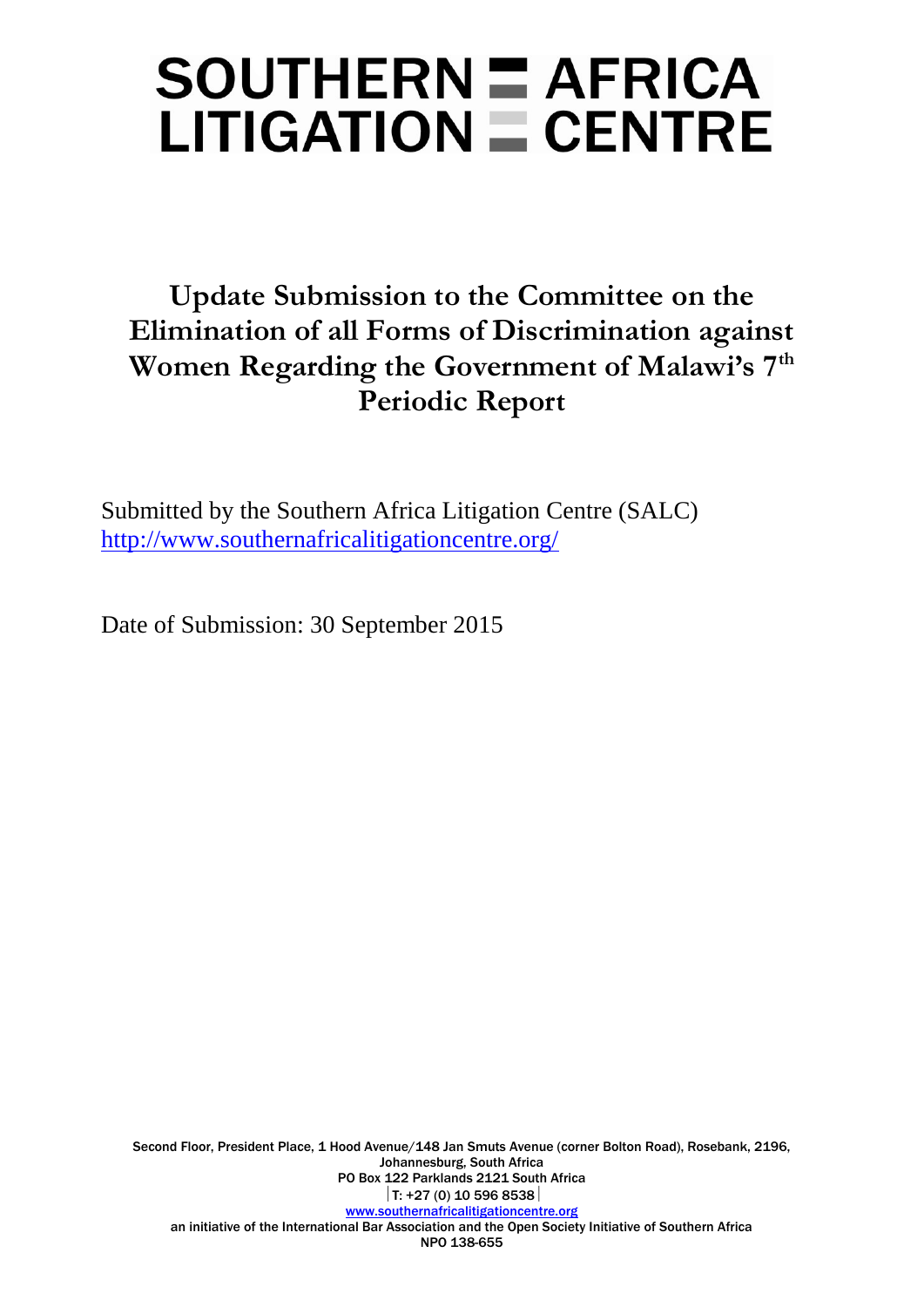# $SOUTHERN = AFRICA$  $LITIGATION \equiv CENTRE$

### **Contents**

| Update Submission to the Committee on the Elimination of all Forms of Discrimination |  |
|--------------------------------------------------------------------------------------|--|
|                                                                                      |  |
|                                                                                      |  |
|                                                                                      |  |
|                                                                                      |  |
|                                                                                      |  |
|                                                                                      |  |
|                                                                                      |  |
|                                                                                      |  |
|                                                                                      |  |
|                                                                                      |  |
|                                                                                      |  |
|                                                                                      |  |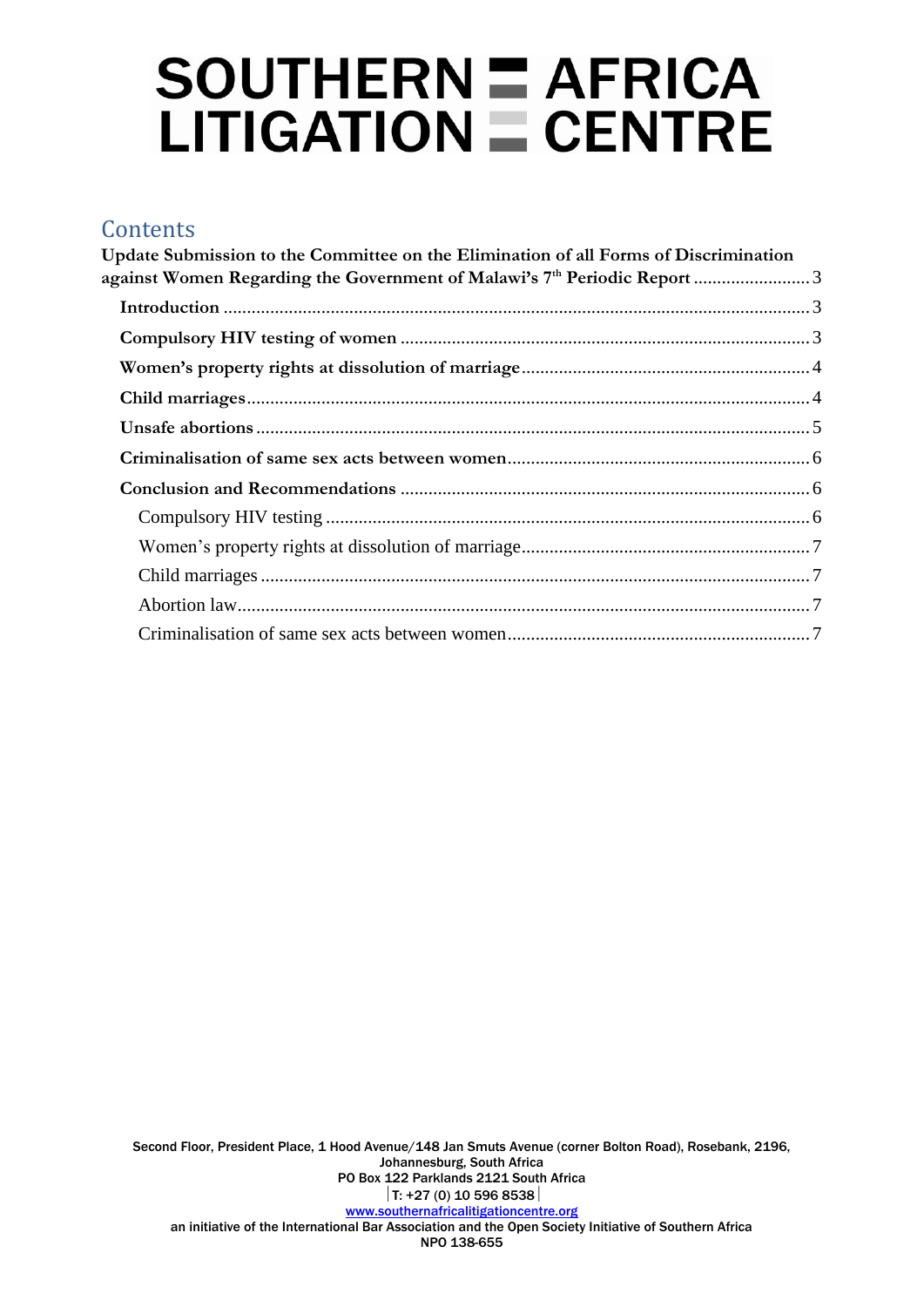### SOUTHERN = AFRICA  $LITIGATION = CENTRE$

#### <span id="page-2-0"></span>**Update Submission to the Committee on the Elimination of all Forms of Discrimination against Women Regarding the Government of Malawi's 7th Periodic Report**

#### <span id="page-2-1"></span>**Introduction**

In February 2015, the Southern Africa Litigation Centre (SALC) submitted a report in advance of the preparation of the list of issues for the Republic of Malawi's 7th periodic report to the Committee for the Elimination of all Forms of Discrimination against Women (the Committee). The submission contained SALC's concerns regarding compulsory HIV testing of women; women's property rights, particularly at dissolution of marriage; the impact on the health of women of the discriminatory application of laws relating to property rights; harsh abortion laws which contribute to the rate of maternal mortality in the country; and possible intersectional discrimination against lesbian women and those perceived to be lesbian women. There have since been a number of developments in relation to our concerns, particularly those regarding compulsory HIV testing and women's property rights. In view of these developments, SALC hereby submits an update to the report submitted in advance of the list of issues. The organisation further includes an additional concern in relation to child marriages and reiterates its concerns related to unsafe abortions and criminalisation of same sex acts between women, taking into account the replies to the list of issues by the government of Malawi.

SALC is a non-governmental organisation based in Johannesburg, South Africa. It aims to provide support—both technical and financial—to human rights and public interest initiatives undertaken by domestic lawyers and local civil society organisations in southern Africa. SALC works in Angola, Botswana, Democratic Republic of Congo, Lesotho, Malawi, Mozambique, Namibia, Swaziland, Zambia and Zimbabwe. Its model is to work in conjunction with domestic lawyers and civil society organisations in each jurisdiction who are litigating public interest cases involving human rights or the rule of law. SALC has been working on addressing concerns related to the rights of women in southern Africa since 2005.

#### <span id="page-2-2"></span>**Compulsory HIV testing of women**

On 20 May 2015, the Malawi High Court ruled that the police and medical personnel violated the rights of 11 Mwanza women by subjecting them to mandatory HIV testing. The court went further to declare the mandatory testing of HIV/AIDS as illegal and unconstitutional as it amounted to a violation of the applicants' constitutional rights, including their right to privacy; their right to nondiscrimination; their right to freedom from cruel, inhuman and degrading treatment; and their right to dignity. The judgement provides an important precedent in protecting the rights of vulnerable groups who are often subjected to such practices.

In our submission to the list of issues, SALC raised the concern that the HIV and AIDS Prevention and Management Bill provided for compulsory HIV testing of sex workers. In response to the list

Second Floor, President Place, 1 Hood Avenue/148 Jan Smuts Avenue (corner Bolton Road), Rosebank, 2196, Johannesburg, South Africa PO Box 122 Parklands 2121 South Africa  $|T: +27(0)$  10 596 8538 [www.southernafricalitigationcentre.org](http://www.southernafricalitigationcentre.org/) an initiative of the International Bar Association and the Open Society Initiative of Southern Africa NPO 138-655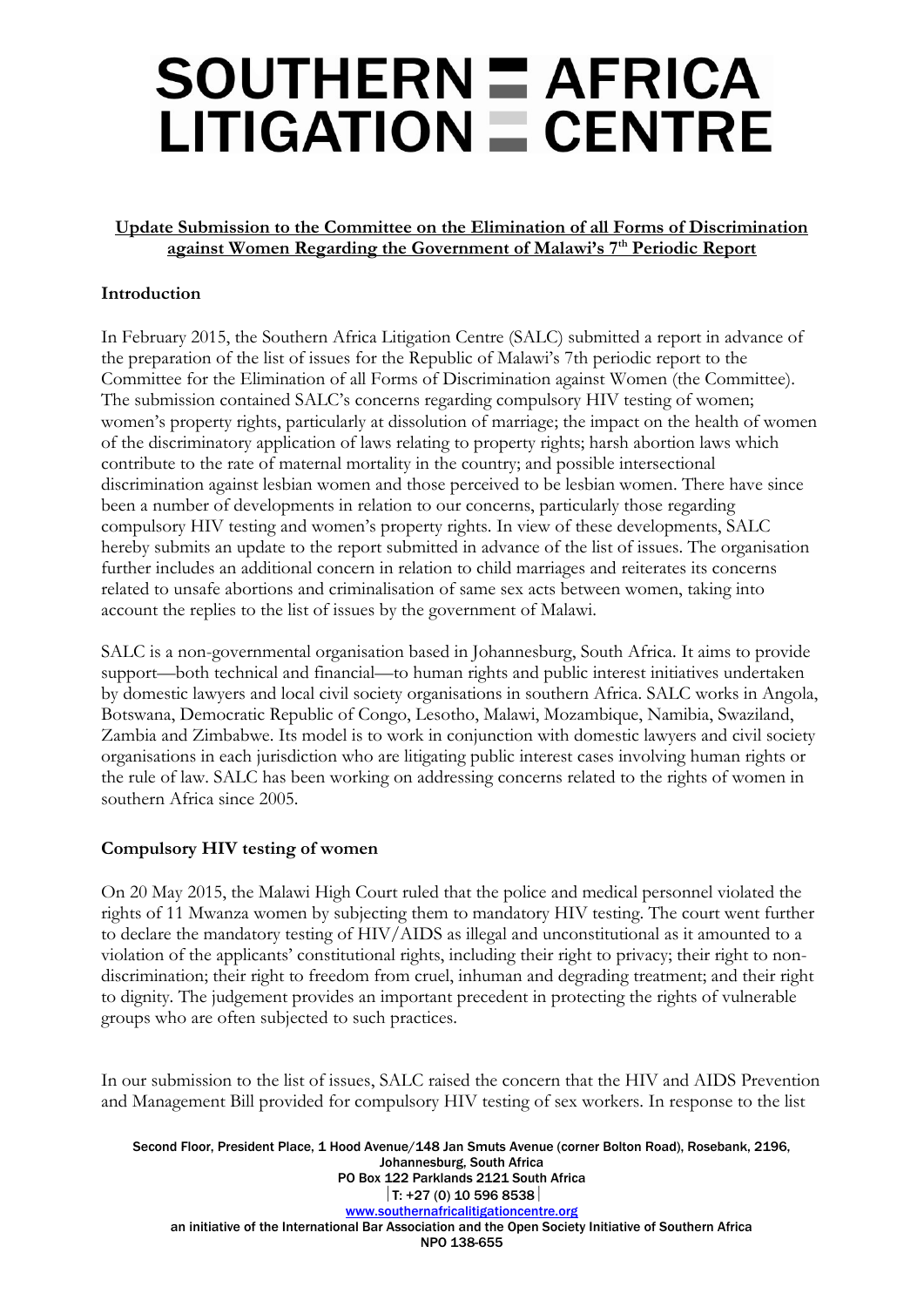# **SOUTHERN E AFRICA**  $LITIGATION \equiv CENTRE$

of issues, the government of Malawi stated that it was aware that such practices had been declared unconstitutional by the court. Although it was not expressly stated, the assumption is that this provision will no longer form part of the law.

#### <span id="page-3-0"></span>**Women's property rights at dissolution of marriage**

On 10 April 2015, the Marriage, Divorce and Family Relations Act (Marriage Act)<sup>1</sup> was signed by the president and published in the government gazette on 17 April. SALC has not had access to the final law, but the bill which was made public in February 2015 contained favourable provisions in respect of division of property at dissolution of marriage. It removed the controversy concerning Section 17 of the Marriage Women Property Act, 1882 (UK)<sup>2</sup> and any other law requiring women to prove monetary or substantial contribution towards the acquisition of the property in order for them to have a share upon the dissolution of a marriage. It further removed the discretion granted to the Court by Section 17 of the Marriage Women Property Act and makes it mandatory for the Court to "equitably divide and re-allocate property upon the dissolution of a marriage taking into account", inter alia, "the direct and indirect contribution made by either spouse, including through the performance of domestic duties".<sup>3</sup> If the provisions of the final law are similar and are applied in practice, this will go a long way towards improving the situation of women in the country with respect to property rights at dissolution of marriage.

#### <span id="page-3-1"></span>**Child marriages**

In its replies to the list of issues, the state referred to initiatives to reduce child marriages. In addition, the new Marriage Act has been presented in the media, including by government, as banning child marriages. Under the heading "essential elements of a marriage", Section 14 of the Act says "Subject to section 22 of the Constitution, two persons of opposite sex who are both not below the age of eighteen years, and are of sound mind, may enter into marriage with each other." However, Section 22(7) of the Constitution says "For persons between the age of fifteen and eighteen years a marriage shall only be entered into with the consent of their parents or guardians". And section 22(8) of the Constitution says "The State shall actively discourage marriage between persons where either of them is under the age of fifteen years." In effect this means that, until there has been a constitutional amendment, child marriage between the age of 15 and 18 is still legal.

The Committee has recommended that, "The minimum age for marriage should be 18 years for both man and woman."<sup>4</sup> Furthermore, in its concluding observations to Malawi in 2006, the

Second Floor, President Place, 1 Hood Avenue/148 Jan Smuts Avenue (corner Bolton Road), Rosebank, 2196, Johannesburg, South Africa PO Box 122 Parklands 2121 South Africa

 $\overline{a}$ <sup>1</sup> Marriage, Divorce and Family Relations Act 4 of 2015

<sup>&</sup>lt;sup>2</sup> This law was applied by some courts in Malawi prior to the passing of the new Marriage Act and appeared to provide some discretion to the courts in determining fair distribution of property upon dissolution of marriage. The section provides, "In any question between husband and wife as to the title to or possession of property, either party, . . ., may apply by summons or otherwise (in a summary way) to the High Court or such county court as may be prescribed and the court may, on such an application (which may be heard in private), make such order with respect to the property as it thinks fit."

<sup>&</sup>lt;sup>3</sup> Section 74 of the Marriage, Divorce and Family Relations Bill accessed in February 2015

<sup>4</sup> Committee on the Elimination of Discrimination against Women, General Recommendation 21, Equality in marriage and family relations (Thirteenth session, 1992), U.N. Doc. A/49/38 at 1 (1994), paragraph 36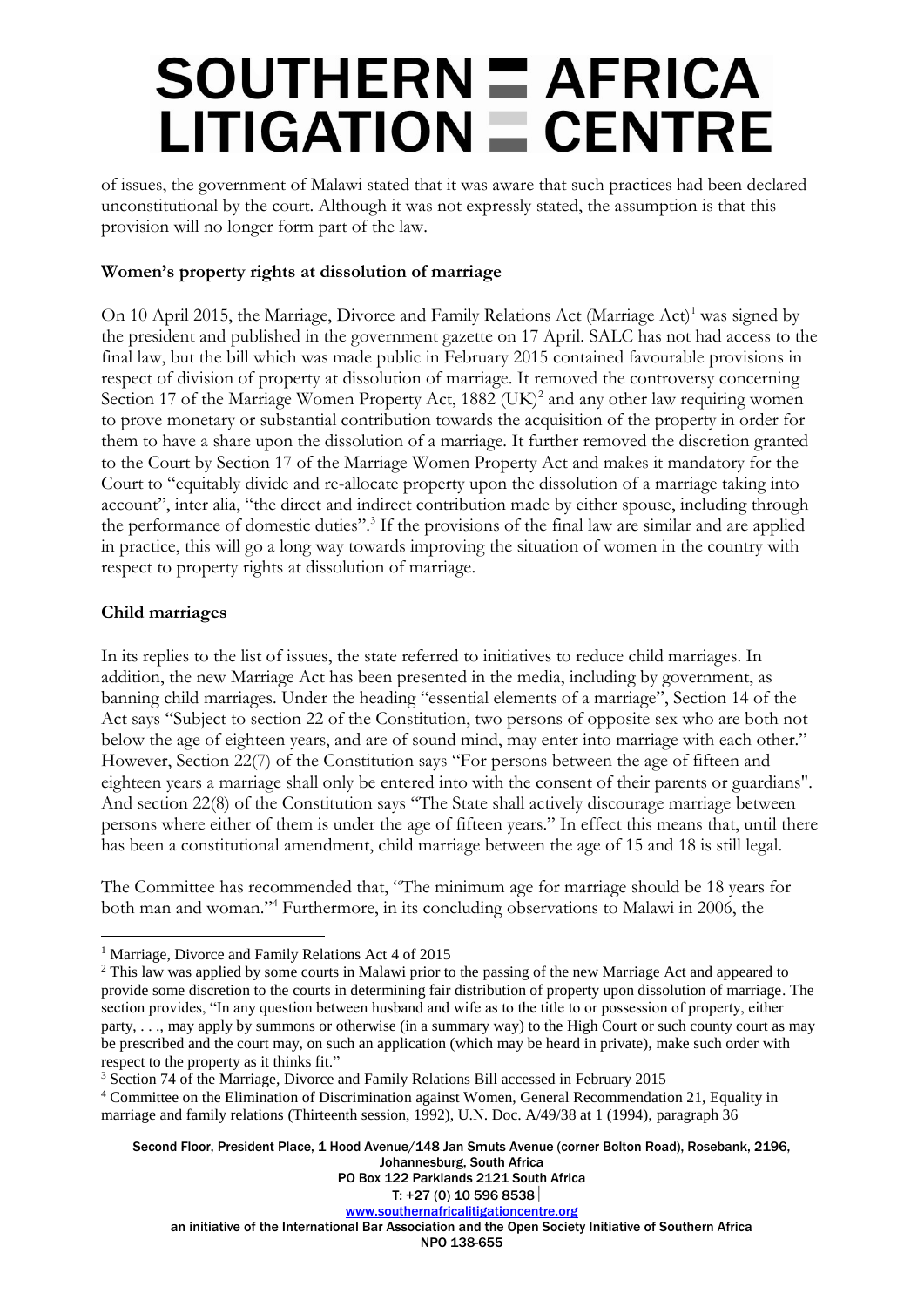# **SOUTHERN E AFRICA**  $LITIGATION \equiv CENTRE$

Committee expressed concern about, "the contradictions between the Marriage Act [at the time], which establishes 21 as the minimum age for marriage, and the Constitution, which allows child marriages."<sup>5</sup> In addition, in its concluding observation to the countries' 6<sup>th</sup> periodic report, the Committee called on Malawi to, "to set the minimum age of marriage at 18 years".<sup>6</sup>

#### <span id="page-4-0"></span>**Unsafe abortions**

In terms of Malawi's Penal Code, abortions are only permitted to save the life of a pregnant woman. Any person who performs an abortion outside these circumstances faces up to 14 years imprisonment and those who knowingly supply or procure anything to be used in an abortion can be sentenced to three years imprisonment. A woman who has had an abortion can also be sentenced and faces up to seven years imprisonment.<sup>7</sup> In addition, a person involved in a successful abortion, including the woman herself, can be charged with the killing of an unborn child in terms of section 231 of the Malawi penal code and could be liable to imprisonment for life.<sup>8</sup> Malawi's abortion laws are the strictest in the region.

The Committee has on a number of occasions expressed concern regarding unsafe abortions in Malawi and their contribution to maternal mortality in the country.<sup>9</sup> In its concluding observations to Malawi's 6<sup>th</sup> periodic report, the Committee recommended that Malawi, "review the laws relating to abortion with a view to removing the punitive provisions imposed on women who undergo an abortion, providing them with access to quality services for the management of complications arising from unsafe abortion and reducing maternal mortality rates..."<sup>10</sup> Although Malawi has recognised the need for this, including in its 6<sup>th</sup> and 7<sup>th</sup> periodic reports to the Committee, progress in this area has been slow.

In it's replies to the list of issues to the current periodic report, the government stated that the law on abortion was being reviewed through a special commission of the Malawi Law Commission and that the commission was expected to hand over the report and bill to Ministry of Justice in 2015.<sup>11</sup> In August 2015 there were reports that the Law Commission report had been handed to the Ministry but there were no indication of when it would be discussed in parliament.<sup>12</sup> In the interim,

 $\overline{a}$ 

Second Floor, President Place, 1 Hood Avenue/148 Jan Smuts Avenue (corner Bolton Road), Rosebank, 2196, Johannesburg, South Africa

PO Box 122 Parklands 2121 South Africa

#### $|T: +27(0)$  10 596 8538 [www.southernafricalitigationcentre.org](http://www.southernafricalitigationcentre.org/)

an initiative of the International Bar Association and the Open Society Initiative of Southern Africa

NPO 138-655

<sup>5</sup> Concluding comments of the Committee on the Elimination of Discrimination against Women: Malawi, Thirtyfifth session, 15 May-2 June 2006, paragraph 13

<sup>6</sup> Concluding observations of the Committee on the Elimination of Discrimination against Women, Malawi, Fortyfifth session, 18 January-5 February 2010, CEDAW/C/MWI/CO/6, paragraph 43

 $7$  Section 149 – 151 of the Penal Code of 1930.

<sup>&</sup>lt;sup>8</sup> section 231 states, "Any person who, when a woman is about to be delivered of a child, prevents the child from being born alive by any act or omission of such a nature that, if the child had been born alive and had then died, he would be deemed to have unlawfully killed the child, shall be guilty of a felony and shall be liable to imprisonment for life."

<sup>9</sup> Including in CEDAW/C/MWI/CO/5, paragraph 31 and CEDAW/C/MWI/CO/6, paragraph 37

<sup>&</sup>lt;sup>10</sup> Concluding observations of the Committee on the Elimination of Discrimination against Women, Malawi, Fortyfifth session, 18 January-5 February 2010, CEDAW/C/MWI/CO/6, paragraph 37 *Ibid*

<sup>&</sup>lt;sup>11</sup> Paragraph 55

<sup>12</sup> http://www.nyasatimes.com/2015/08/29/parties-endorse-abortion-law-reforms-in-malawi/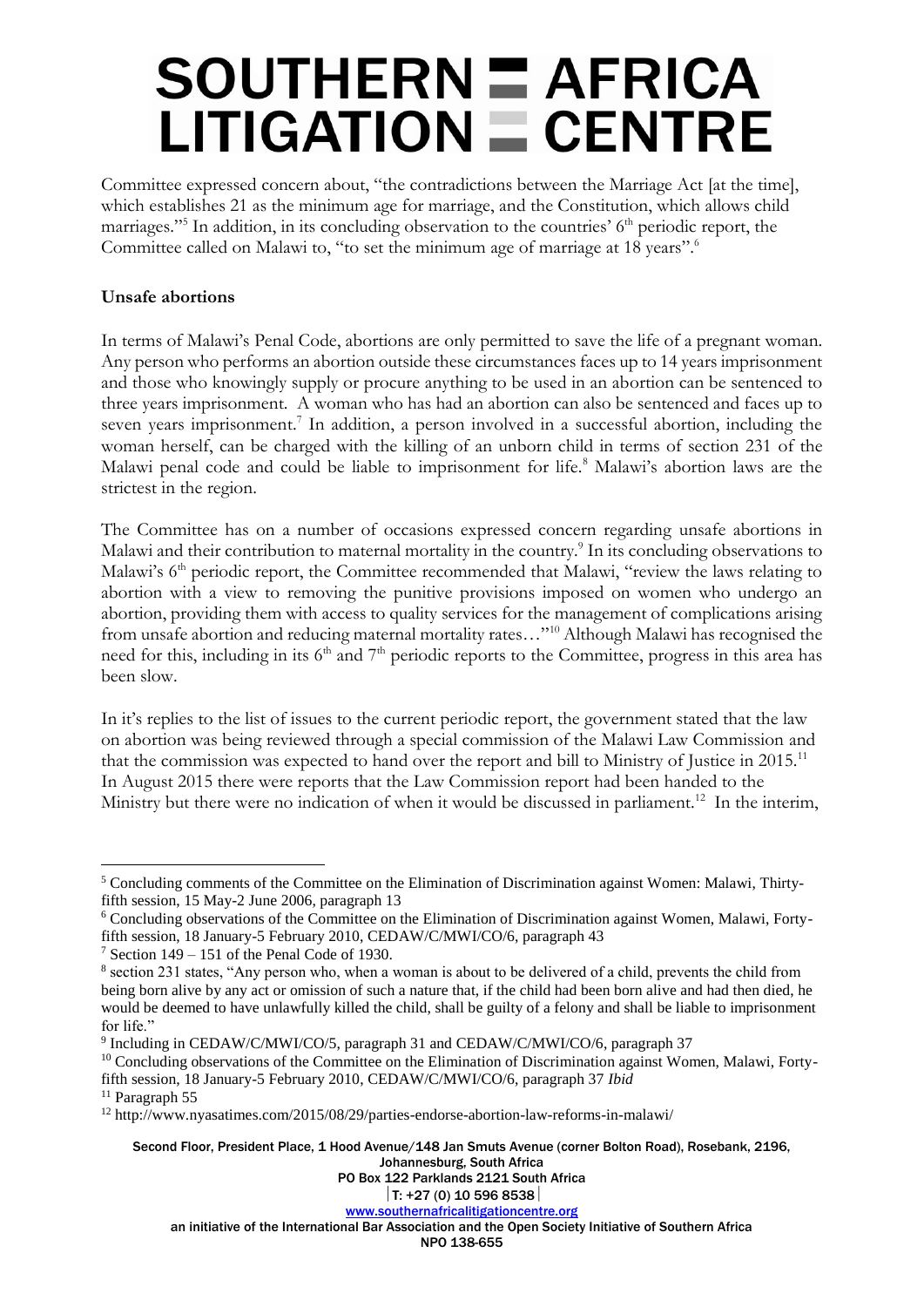# **SOUTHERN E AFRICA**  $LITIGATION \equiv CENTRE$

women in the country continue to be subjected to unsafe abortions due to a lack of an alternative, legal option.

#### <span id="page-5-0"></span>**Criminalisation of same sex acts between women**

Despite the inclusion of this concern in the list of issues by the Committee, the Malawi government did not refer to the criminalization of same sex acts between women in its replies.

In 2011, President Bingu Wa Mutharika approved an amendment to the Penal Code which provides a punishment of up to five years imprisonment for same sex acts between women. SALC is concerned that, as a result of this criminalisation, women seen to be engaging in same sex acts will be subjected to intersectional discrimination. SALC is particularly concerned that this amendment will limit access to services, including health care services, for lesbian women and/or those perceived to be lesbian. Due to the discrimination women already experience, the additional discrimination based on sexual orientation is likely to affect them to a greater degree than men in a similar position. The Committee has called on states to, "legally recognise and prohibit such intersecting forms of discrimination and their compounded negative impact on the women concerned… also … to adopt and pursue policies and programmes designed to eliminate such occurrences…" <sup>13</sup> The passing of this amendment therefore, not only constitutes discrimination based on sexual orientation, but also a retrogressive step in the realisation of Malawi's obligations to eliminate all forms of discrimination against women.

#### <span id="page-5-1"></span>**Conclusion and Recommendations**

As stated in our submission on the list of issues, Malawi has shown its willingness to engage with the Committee and has submitted a number of reports in terms of the Convention. While the country has no doubt made progress, including since the submission of SALC's report on the list of issues, areas of concern relating to discrimination against women in law and practice remain. SALC therefore calls on the government of Malawi to:

#### <span id="page-5-2"></span>Compulsory HIV testing

 $\overline{a}$ 

- ensure that all police, medical officials, courts and other institutions are made aware of the decision of the High court that the compulsory HIV testing of any group is illegal and a violation of human rights;
- amend, if it has not already done so, the HIV and AIDS Prevention and Management Bill so as to ensure that the compulsory HIV testing of any group is not passed into law;
- put into place measures, including trainings, to ensure medical practitioners are aware of and adhere to ethical dimensions in HIV testing, including informed consent and confidentiality, as well as counseling options, regardless of the perceived profession or other status of those being tested;

Second Floor, President Place, 1 Hood Avenue/148 Jan Smuts Avenue (corner Bolton Road), Rosebank, 2196, Johannesburg, South Africa PO Box 122 Parklands 2121 South Africa  $|T: +27(0)$  10 596 8538 [www.southernafricalitigationcentre.org](http://www.southernafricalitigationcentre.org/)

<sup>&</sup>lt;sup>13</sup> Committee on the Elimination of Discrimination Against Women, General Recommendation No. 28 on the core obligations of States parties under article 2, paragraph 18